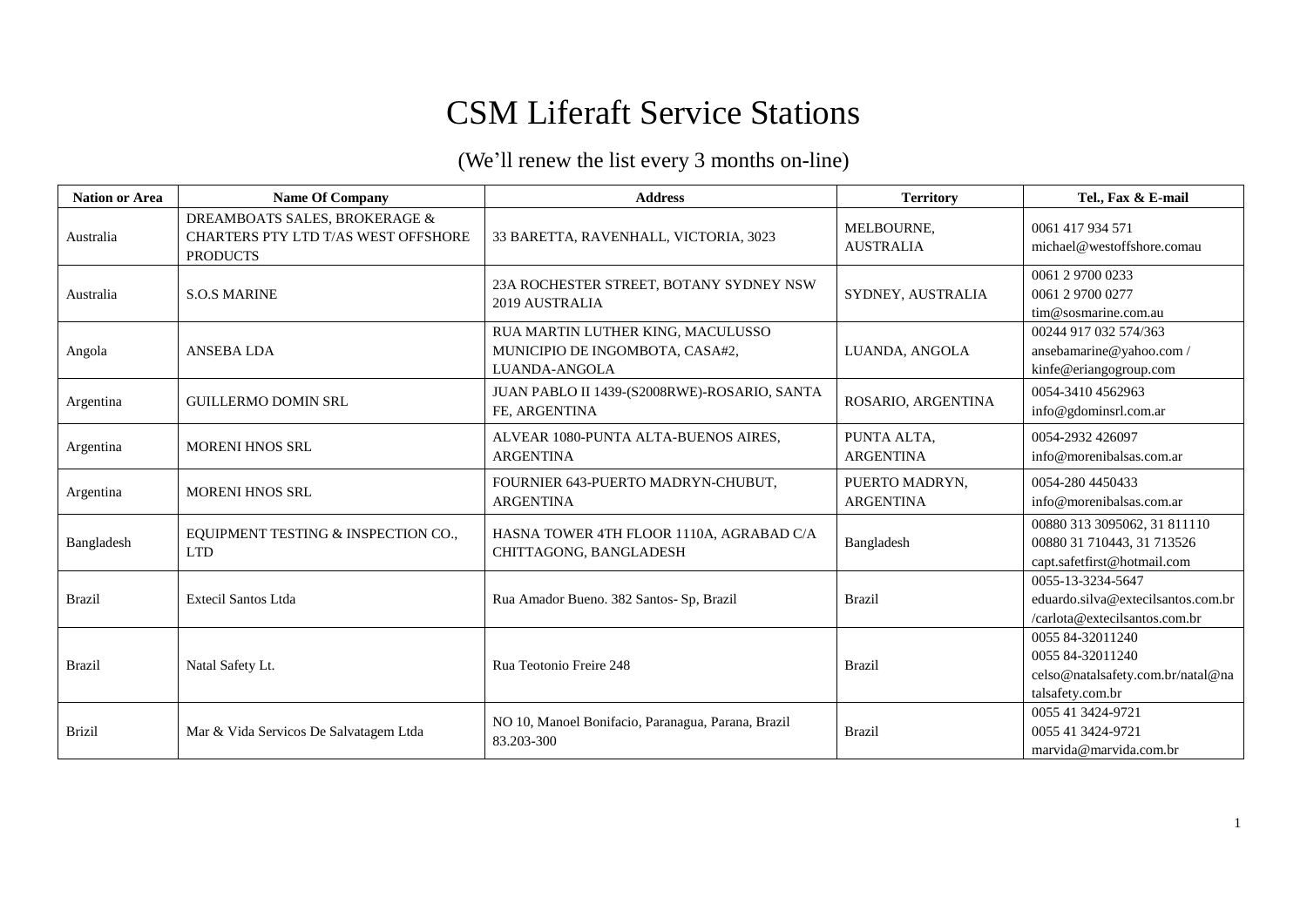| <b>Brazil</b> | <b>FORSAFE</b>                                                   | RUA ANTONIO JOSE PEIXER, 137, ITAJAI, SC.<br><b>BRAZIL</b>                                            | <b>ITAJAI, BRAZIL</b>          | 0055 47 32481185<br>0055 47 32481185<br>bandeira@forsafe.com.br             |
|---------------|------------------------------------------------------------------|-------------------------------------------------------------------------------------------------------|--------------------------------|-----------------------------------------------------------------------------|
| <b>Brazil</b> | ORION SAFETY STATION LTD.                                        | RUA CAVIAO, 70, NOVO HORIZONTE, VITORIA,<br><b>BRAZIL</b>                                             | VITORIA, BRAZIL                | 0055 27 33385999<br>0055 27 33385990<br>tech@orionstation.com.br            |
| <b>Brazil</b> | EXTOP SAFETY EQUIPAMENTOS DE<br><b>SALVATAGEM LTDA</b>           | DIOGO DE VASCONCELOS NO. 37<br>MANGUINHOS-RIO DE JANEIRO-RJ CEP: 21041-170<br>CNPJ-21.525.873/0001-98 | RIO DE JANEIRO, BRAZIL         | 0055 21 22905943<br>0055 21 25619720<br>extop@grupoextop.com.br             |
| Bulgaria      | Jambo Ltd.                                                       | 9009 Vetna, 20 Atanas Moskov Blvd, Bulgaria                                                           | Bulgaria                       | Tel: +359 52/57 67 67<br>Fax:+359 52/ 57 67 68<br>E-mail: jambo@jambobg.com |
| Bulgaria      | <b>NAVIGATION MARITIME BULGARE</b>                               | 1, PRIMORSKI BLVD. 9000 VARNA BULGARIA                                                                | <b>BULGARIA</b>                | 00359 52 683762<br>00359 52 633033<br>repair@navbul.com                     |
| Canada        | FITZWRIGHT SURVIVAL INC.                                         | 5043 STILL CREEK AVENUE BURNABY, BRITISH<br>COLUMBIA V5C 5V1 CANADA                                   | BURNABY, B.C.                  | 001 778-785-7848<br>001 778-785-7849<br>service@fitzwrightsurvival.com      |
| Canada        | <b>DSS MARINE LTEE</b>                                           | 8074 TRANS CANADA HIGHWAY, ST. LAURENT,<br>QUEBEC H4S 1M5, CANADA                                     | QUEBEC, CANADA                 | 001 514-956-7748<br>001 514-956-7769<br>servicemtl@dssmarine.com            |
| Canada        | DSS MARINE INCORPORATED                                          | 71 WRIGHT AVENUE, DARTMOUTH, NOVA SCOTIA<br><b>B3B 1H4 CANADA</b>                                     | DARTMOUTH, CANADA              | 001 902-835-4848<br>001 902-835-6269<br>service@nordmarine.ca               |
| Canada        | NORD MARINE SERVICES LTD.                                        | 42 DUNDEE AVENUE, MOUNT PEARL,<br>NEWFOUNDLAND A1N 4R7 CANADA                                         | NEWFOUNDLAND,<br><b>CANADA</b> | 001 709-747-7733<br>001 709-747-7799<br>shagen@dssmarine.com                |
| Chile         | Sociedad Comercial E Industrial Faset Ltda                       | San Martin St. No 450 Valparaiso, Chile                                                               | Valparaiso                     | 0056 32 2220676<br>0056 32 2252664<br>E-mail:gestion@faset.cl               |
| Cameroon      | PATCHAMT ENGINEERING AND MARINE<br>SAFETY EQUIPMENT COMPANY SARL | P.O. BOX 2106 DOUALA, CAMEROON                                                                        | Cameroon                       | 00237 33432629<br>00237 33432629<br>pemsecsarl@yahoo.com                    |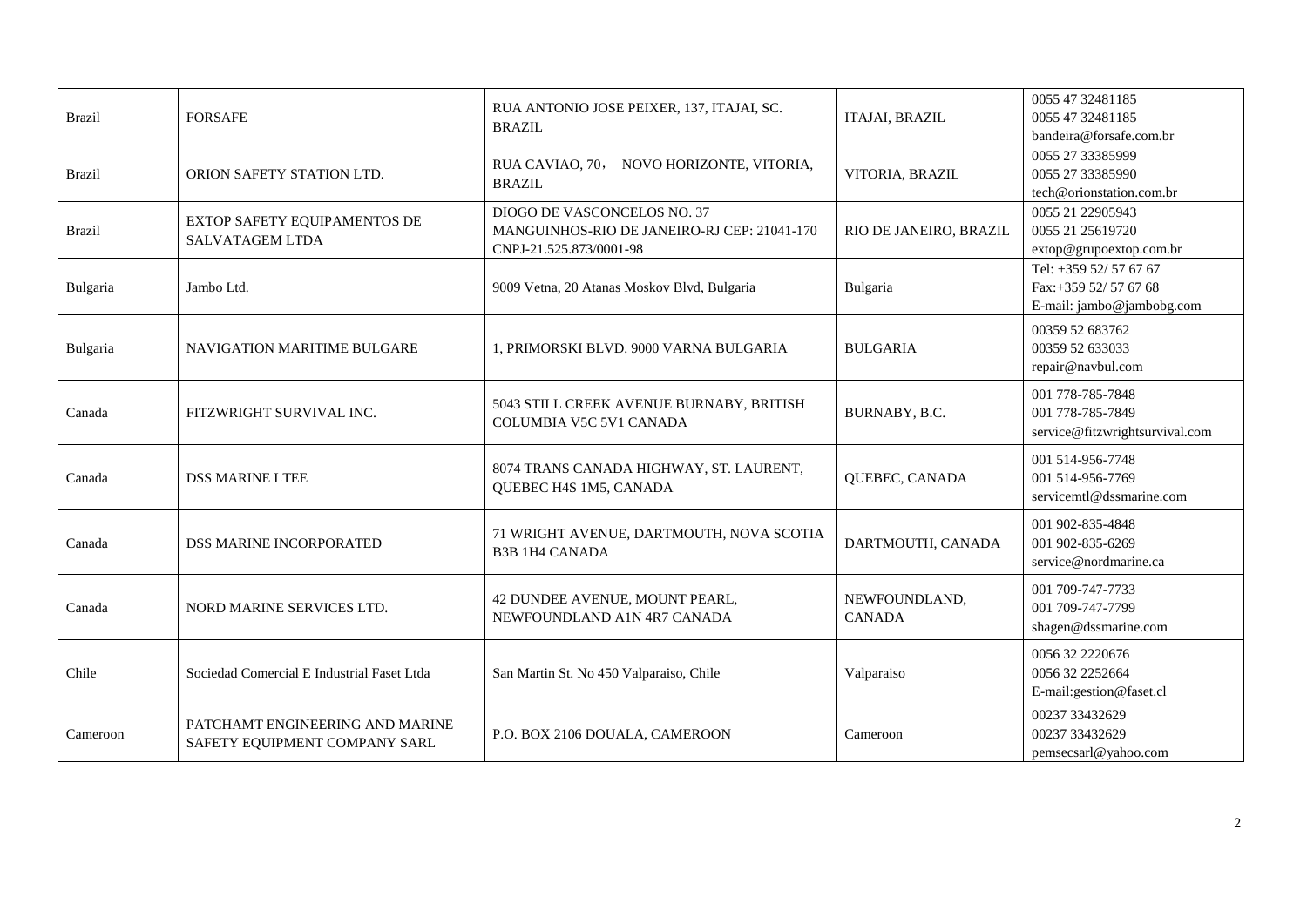|              |                                      |                                                             |                    | 00593-5-2524074                    |
|--------------|--------------------------------------|-------------------------------------------------------------|--------------------|------------------------------------|
| Ecuador      | Gorgomar S.A.                        | Km 4.5 Via A Baltra-Puerto Ayora- Isla Santa Cruz.          | Ecuador            | 00593-5-2524074                    |
|              |                                      |                                                             |                    | maria@setmabasgalapagos.com        |
|              |                                      |                                                             |                    | 00593-4-2211557                    |
| Ecuador      | SETMABAS S.A.                        | CDLA LOS VERGELES MZ 222 SL. 7 GUAYAQUIL                    | Guayaquil, Ecuador | 00593-4-2212974                    |
|              |                                      | <b>ECUADOR</b>                                              |                    | setmabas@ecutel.net                |
|              |                                      |                                                             |                    | 002-03-4809545/4857910             |
| Egypt        | ALMOSTAFA MARINE WORKS CO.           | 21 Kabou Almallah St. Algomrok Alexandria - Egypt           | Egypt              | 002-03-4857911                     |
|              |                                      |                                                             |                    | info@almostafamarine.com /         |
|              |                                      |                                                             |                    | mostafa@almostafamarine.com        |
|              |                                      | FREE ZONE PIECE 6 BLOCK B PORT TAWFIK SUEZ                  |                    | 002062-3195556                     |
| Egypt        | SUEZ MARINE SAFETY CO.               | <b>EGYPT</b>                                                | Suez, Egypt        | 002062-3195557                     |
|              |                                      |                                                             |                    | info@suezsafety.com                |
|              |                                      |                                                             |                    |                                    |
| <b>GHANA</b> | BO FU INTERNATIONAL MARINE SERVICES  | HSE NO.1/J12B, SITEM 21, COMMUNITY 1, TEMA,<br><b>GHANA</b> | TEMA, GHANA        | 00233 303 224888<br>bofuaf@163.com |
|              | (AFRICA) COMPANY LIMITED             |                                                             |                    |                                    |
|              |                                      |                                                             |                    |                                    |
| <b>GHANA</b> | UPWELLING GHANA LTD.                 | #3 SITE A COMMUNITY 3, TEMA, GHANA                          | TEMA, GHANA        | 00233-208678833                    |
|              |                                      |                                                             |                    | mzhonglei@126.com                  |
|              |                                      |                                                             |                    | 0049-40 75602516                   |
|              |                                      | NORMANNENWEG 39, 20537 HAMBURG, GERMANY                     | <b>GERMANY</b>     | 0049-40 753 5991                   |
| Germany      | HANSA LIFEBOAT GERMANY LTD.          |                                                             |                    | cook@hansa-lifeboat.de /           |
|              |                                      |                                                             |                    | info@hansa-lifeboat.de /           |
|              |                                      |                                                             |                    | benecke@hansa-lifeboat.de          |
|              |                                      |                                                             |                    | T:0030210-4634497/4618379          |
| Greece       | <b>Safety Vassilios Vassos</b>       | 97 Doganis Str 185 46 Piraeus, Greece                       | Greece             | F:0030210-4634863                  |
|              |                                      |                                                             |                    | info@vassos.gr                     |
|              |                                      |                                                             |                    | 0030 210 5582550-2                 |
| Greece       | HELLAS SAFETY MARINE G. MOUTSATSOS   | THOUKYDIDOU & GENNADIOU, ASPROPYRGOS                        | PIRAEUS, GREECE    | 0030 210 5582555-6                 |
|              | & CO                                 | PIRAEUS 19300 ATTICA GREECE                                 |                    | info@hellasafetymarine.gr          |
|              |                                      |                                                             |                    |                                    |
|              |                                      |                                                             |                    | 0030 211 1823535 / 1821177         |
| Greece       | HELLAS SAFETY MARINE SOLUTIONS       | 141, L.DIMOKRATIAS, PERAMA 18863 GREECE                     | PERAMA, GREECE     | 0030 211 1824488                   |
|              |                                      |                                                             |                    | info@hellas-safety.gr              |
|              |                                      | AGION ANARGYRON STR. (EUROSAFE BUILDING)                    |                    | 0030 210 5579260                   |
| Greece       | <b>EUROSAFE SALES &amp; SERVICES</b> | ASPROPYROS ATHENS POST CODE 19300                           | Greece             | 0030 210 5579269                   |
|              |                                      |                                                             |                    | info@eurosafe.gr                   |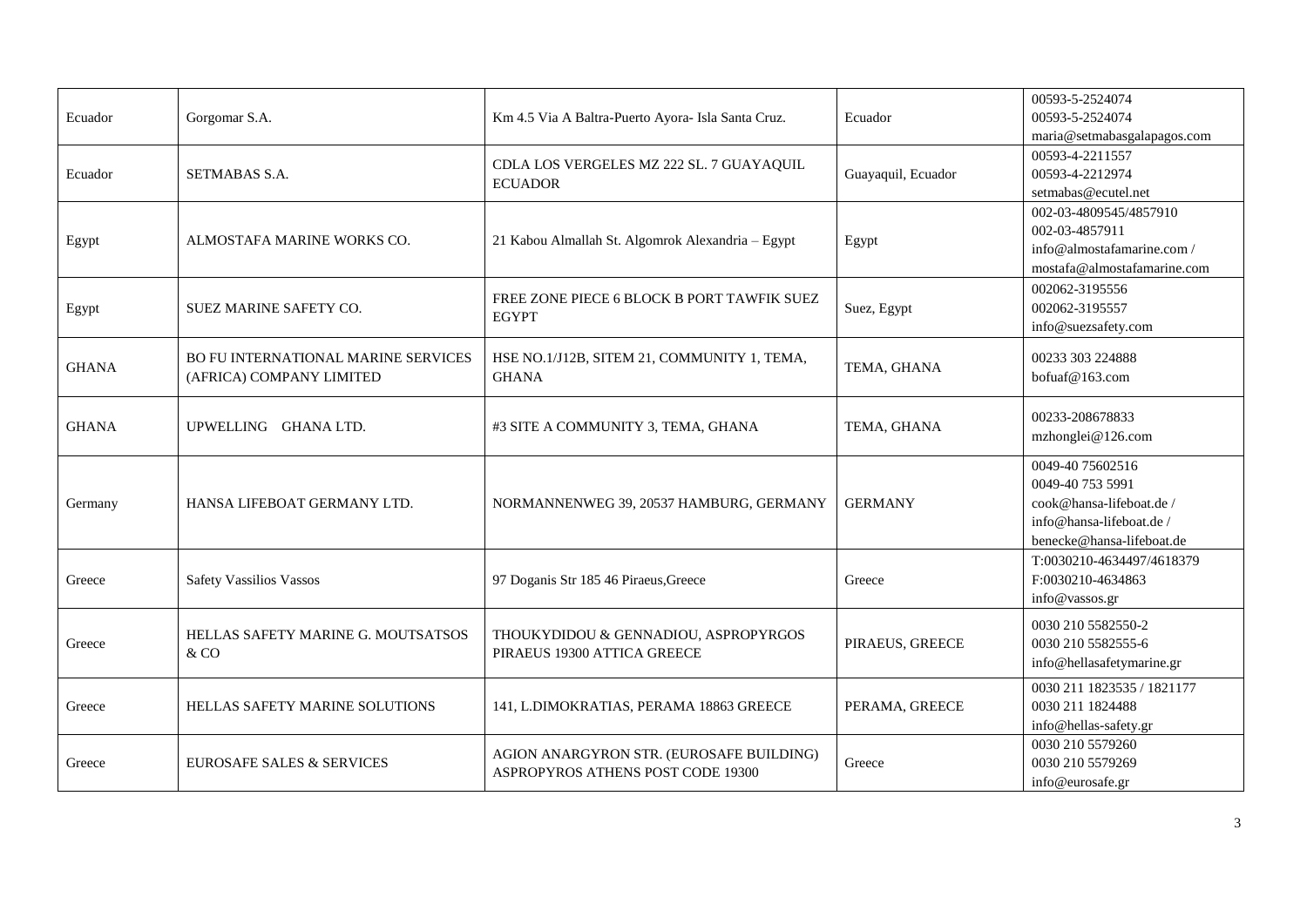| Greece    | DEREMPEIS BROS Co - ORION SAFETY                     | GRAVIAS 41 STR., PIRAEUS, P.C 18545, GREECE                                                                 | PIRAEUS, GREECE                       | 0030 210 4615170<br>0030 210 4632421<br>info@orionsafety.gr<br>/kderebei@orionsafety.gr              |
|-----------|------------------------------------------------------|-------------------------------------------------------------------------------------------------------------|---------------------------------------|------------------------------------------------------------------------------------------------------|
| Hong Kong | HONOUR MARINE SAFETY EQUIPMENT<br>COMPANY LTD.       | FACTORY B, 2/F, KINGSFORD IND. BLDG. PHASE 1,<br>26-32 KWAI HEI STREET, KWAI CHUNG, NT, HONG<br><b>KONG</b> | Hong Kong                             | 00852-2819-8366<br>00852-2819-8443<br>honourms@netvigator.com                                        |
| India     | SHM SHIPCARE/SHM SHIPCARE KOLKATA                    | 49/5B, KARL MARX SARANI, OPP BHUKAILASH<br>MAIDEN KIDDER PORE KOLKATA - 700 023                             | KOLKATA, INDIA                        | 0091 33 24594761<br>/24596626/24594747<br>0091 33 24596626<br>shmkolkata@shmshipcare.com             |
| India     | SHARKS SAFETY (KANDLA) INC.,                         | "ANCHOR HOUSE" SECTOR 10B, G. I.D.C. PLOT<br>NO.13, GANDHIDHAM, (KUTCH) GUJARAT-370201                      | KANDLA & MUNDRA,<br><b>INDIA</b>      | 0091 2836 232116<br>0091 2836 232544<br>seakdlad1@bsnl.in                                            |
| India     | SHM SHIPCARE/SINGH HINDUSTAN MARNE<br><b>PVT LTD</b> | PLOT NO: D-318, T.T.C. INDUSTRIAL AREA MIDC,<br>TURBHE NAVI MUMBAI-400705                                   | MUMBAI, JNPT, NHAVA, IN<br><b>DIA</b> | 0091 22 23711173/55310378<br>0091 22 23745303<br>uslimaye@shmshipcare.com                            |
| India     | SHM SHIPCARE/ SHARKS SAFETY(MADRAS)<br><b>INC</b>    | 145, EAST MADA CHURCH STREET ROYAPURAM<br>CHENNAI-13.                                                       | CHENNAI, TUTIKORIN,<br><b>INDIA</b>   | 0091 44 25901322/25901679<br>0091 44 42173327<br>shmchennai@shmshipcare.com/<br>taha@shmshipcare.com |
| India     | SHM SHIPCARE/SHARKS SAFETY(MADRAS)<br><b>INC</b>     | II/236A, MARADU PANCHAYAT<br>MARADU, MALIAKAL HOUSE COCHIN - 682304                                         | COCHIN, INDIA                         | 0091 9443007382 / 9633309979<br>vaikunthan@shmshipcare.com                                           |
| India     | SHARKS SAFETY(A&N) INC.                              | FORESHORE ROAD, HADDO, PORT BLAIR-744102,<br><b>INDIA</b>                                                   | PORT BLAIR, INDIA                     | 0091 3192 246192/231941/237396<br>0091 3192 231940                                                   |
| India     | <b>SHM SHIPCARE</b>                                  | BHAGAVATI COMPOUND D-NO: SPL-13/3,<br>INDUSTRIAL ESTATE BAIKAMPADY MANGALORE<br>575011, INDIA               | MANGALORE, INDIA                      | 0091 9739912201<br>liferaft.man@shmgroup.com                                                         |
| India     | A.S.MOLOOBHOY                                        | ANCHOR HOUSE, 1ST MAGAZINE CROSS STREET,<br>DARUKHANA, MAZGAON, MUMBAI 400 010, INDIA                       | MUMBAI, INDIA                         | 0091-22-3742677<br>0091-22-3742678<br>admin@asmoloobhoy.com                                          |
| India     | <b>DOLPHIN SAFETY SERVICES</b>                       | 26-8-66, RAJARAM MOHAN ROY ROAD<br>VISAKHAPATNAM, INDIA-530001                                              | <b>VISAKHAPATNAM</b>                  | 0091-891-2568941<br>0091-891-2526406<br>dssvizag@rediffmail.com                                      |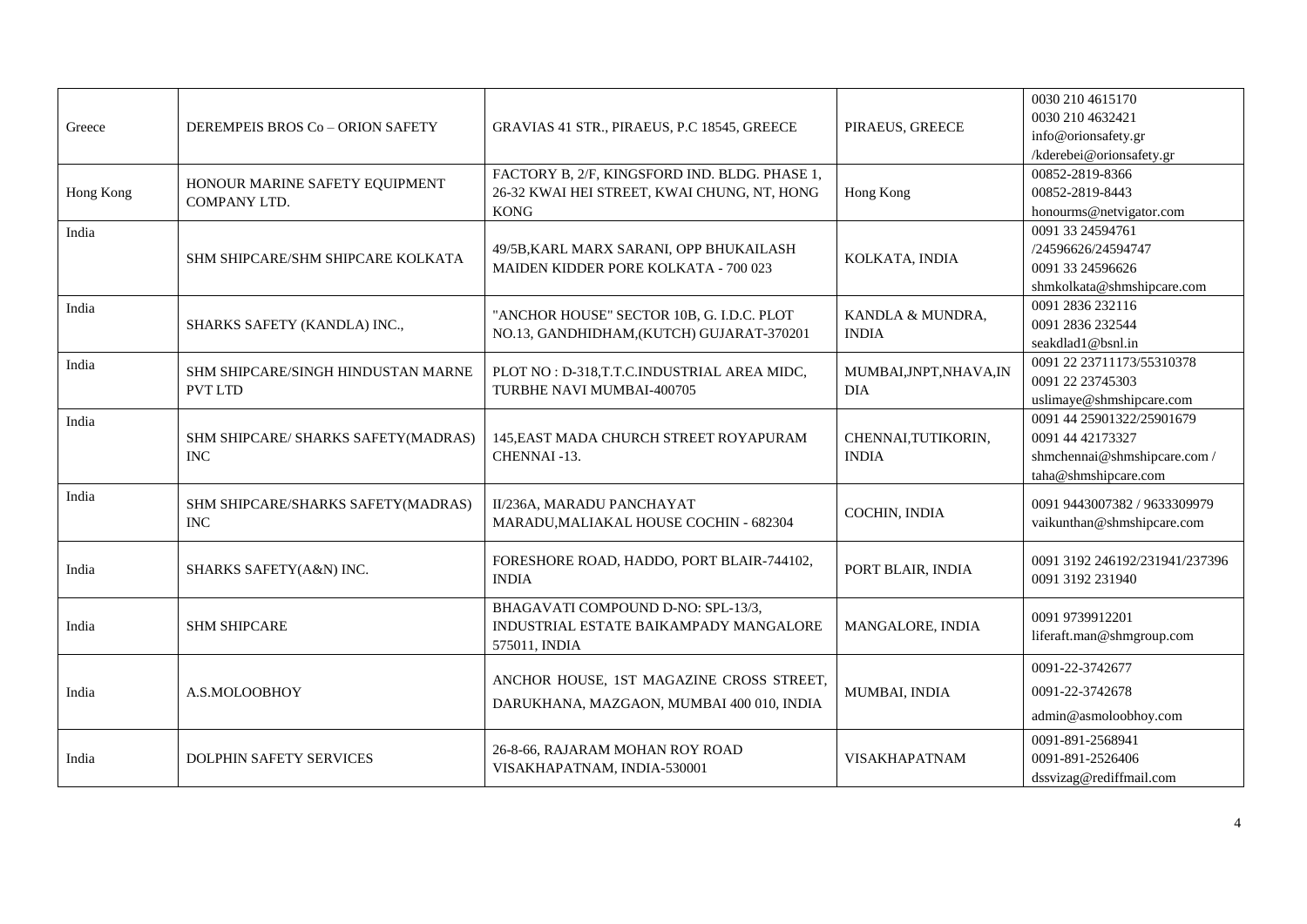|                     |                                    |                                                                                  | 0039-71-2284300             |                             |
|---------------------|------------------------------------|----------------------------------------------------------------------------------|-----------------------------|-----------------------------|
| Italy               | <b>INTERESTATE S.R.L.</b>          | VIA L. EINAUDI, 20-60125 ANCONA, ITALY                                           | <b>ITALY</b>                | 0039-71-2284390             |
|                     |                                    |                                                                                  |                             | g.giambuzzi@amatori.com     |
|                     |                                    |                                                                                  |                             | 0097248402922               |
| <b>ISRAEL</b>       | <b>HAYON SAFETY LTD.</b>           | MILGAD INDUSTRIAL PARK, MILUOUT, ACKO,                                           | <b>ISRAEL</b>               | 0097248402919               |
|                     |                                    | <b>ISRAEL</b>                                                                    |                             | ships@hayonsafety.com       |
|                     |                                    |                                                                                  |                             | 0097286444616               |
| <b>ISRAEL</b>       | ASHDOD RAFT SERVICE STATION        | HAMADA 11, ASHDOD, ISRAEL                                                        | <b>ISRAEL</b>               | 0097286444714               |
|                     |                                    |                                                                                  |                             | info@arss.co.il             |
|                     |                                    |                                                                                  |                             | 0081-93-321-3621            |
| Japan               | T.E.M. Service Co., Ltd            | No.1-6-13, Okubo Moji-Ku, Kitakyushu, Japan                                      | MOJI, JAPAN                 | 0081-93-321-0344            |
|                     |                                    |                                                                                  |                             | info@tem-jp.com             |
|                     |                                    |                                                                                  |                             | 0081-43-225-9560            |
| Japan               | T.E.M. SERVICE CO., LTD.           | NO. 2-18, DOJO-KITA, CHUO-KU, CHIBA, JAPAN                                       | CHIBA. JAPAN                | 0081-43-225-9607            |
|                     |                                    |                                                                                  |                             | temchba@theia.ocn.ne.jp     |
|                     |                                    |                                                                                  |                             | 0081-647070102              |
| Japan               | SHIP GUARD INC.                    | YS BUILDING 7TH FLOOR 5-18, HONMACHI<br>4-CHOME, CHUO-KU, OSAKA, 541-0053, JAPAN | OSAKA, JAPAN                | 0081-6 47070103             |
|                     |                                    |                                                                                  |                             | inspection@ship-guard.com   |
|                     |                                    |                                                                                  |                             | 0082-51-405-2780            |
| Korea               | Namyoung Safety Service Co., Ltd.  | 292-4, Dongsam-Dong, Yeongdo-Ku, Pusan, Korea                                    | Pusan                       | 0082-51-405-3678            |
|                     |                                    | #201-26, DONGSAM-DONG, YOUNGDO-KU, BUSAN,<br>KOREA 606-080                       | <b>BUSAN</b>                | 0082-51-4034787             |
| Korea               | HANYOUNG ENTERPRISE LTD.           |                                                                                  |                             | 0082-51-4041952             |
|                     |                                    |                                                                                  |                             | hvel@han-young.com          |
| Korea               | HANYOUNG ENTERPRISE LTD.           | #8-13, GOJAN-RO, NAMDONG-GU, INCHEON,                                            | <b>INCHEONG, KOREA</b>      | 0082 32 441 4787            |
|                     |                                    | <b>KOREA</b>                                                                     |                             | hyel@han-young.com          |
|                     |                                    |                                                                                  |                             | 0082 61 654 4789            |
| Korea               | HANYOUNG ENTERPRISE LTD.           | #226, OCHEON 3-GIL, YEOSU-SI, JEONNAM, KOREA                                     | YEOSU, KOREA                | hyel@han-young.com          |
|                     |                                    |                                                                                  |                             | 0082 52 266-0116            |
| Korea               | DAELIM MARINE CO., LTD.            | #325, JANGSAENGPO-DONG, NAM-GU, ULSAN,                                           | <b>ULSAN, KOREA</b>         | 0082 52 269-0116            |
|                     |                                    | KOREA 680-060                                                                    |                             | E-mail:dlm8374@chol.com     |
|                     |                                    |                                                                                  |                             | 00254 41 2224397            |
| Kenya               | Sun Fire & Safety Supplies Company | KIGLESS HOUSE OFF LIWATONI ROAD P.O. BOX                                         | Mombasa, Kenya              | 00254 41 2230878            |
|                     |                                    | 94056, MOMBASA, KENYA                                                            |                             | sunfire@kenyaweb.com        |
|                     |                                    |                                                                                  |                             | 00966 13 361 7065/7004/7005 |
| <b>KINGDOM OF</b>   |                                    | P.O. BOX 74. JUBAIL CITY LIGHT INDUSTRIAL<br>AREA, JUBAIL 31951, SAUDI ARABIA    | <b>JUBAIL, SAUDI ARABIA</b> | 00966 13 361 7066           |
| <b>SAUDI ARABIA</b> | AL-NAJM AL-THAQIB EST.             |                                                                                  |                             | info@nteprojects.com /      |
|                     |                                    |                                                                                  |                             | operation1@nteprojects.com  |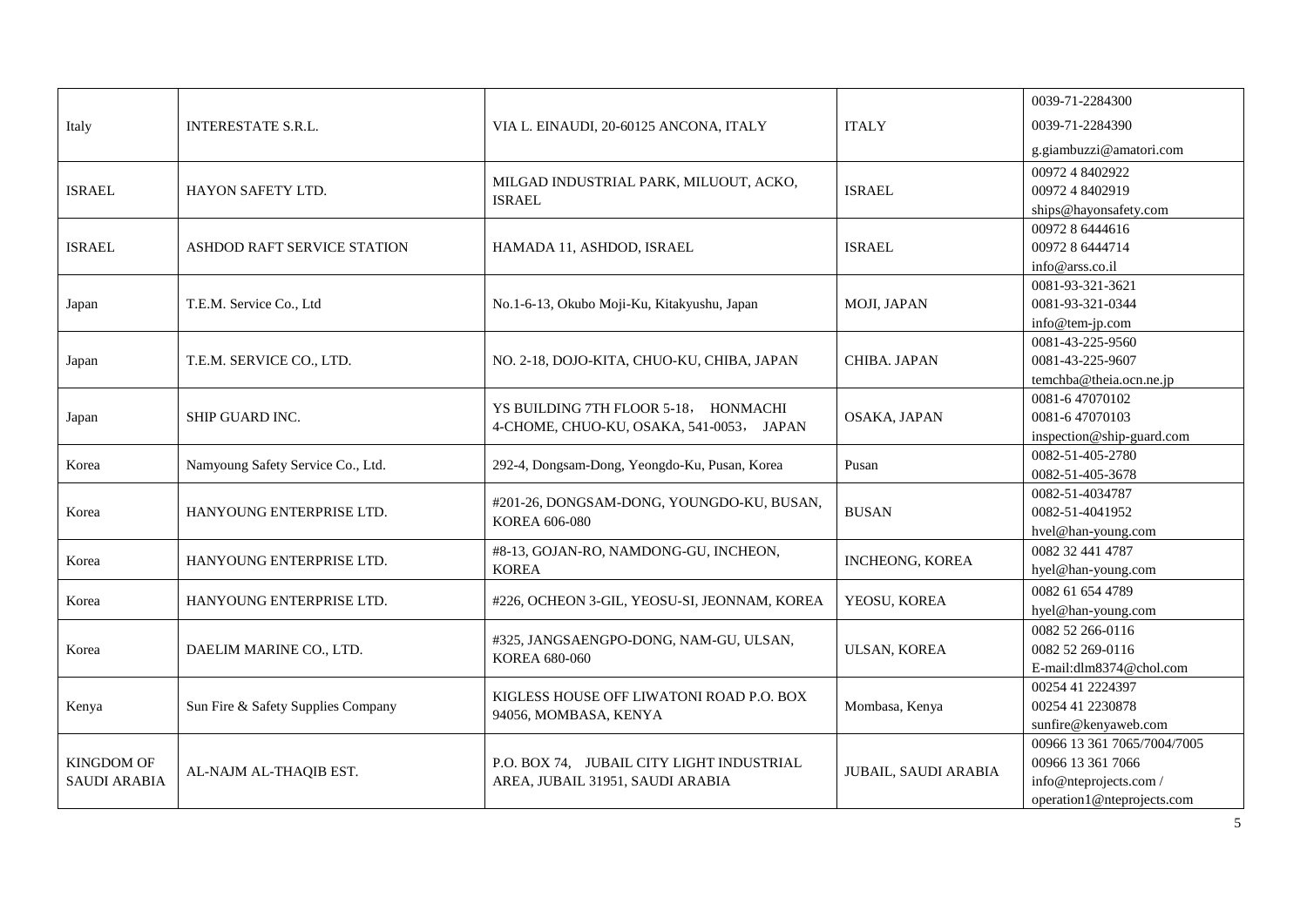| <b>KINGDOM OF</b><br><b>SAUDI ARABIA</b> | <b>INTERNATIONAL MARITIME ASSEMBLY</b><br>COMPANY LTD. (IMAC) | INSIDE JEDDAH SHIPYARD, IN JEDDAH ISLAMIC<br>PORT, K.S.A.                                                 | JEDDAH, K.S.A.       | 00966-12-6444469<br>00966-12-6444215<br>info@imac-sa.net/<br>moataz@imac-sa.net                      |
|------------------------------------------|---------------------------------------------------------------|-----------------------------------------------------------------------------------------------------------|----------------------|------------------------------------------------------------------------------------------------------|
| <b>KINGDOM OF</b><br><b>SAUDI ARABIA</b> | OFFSHORE SAFETY EQUIPMENT                                     | AL YAQOOT, JEDDAH 23826-SAUDI ARABIA                                                                      | JEDDAH, K.S.A.       | 00966 012 287 2070<br>info@offshoread.com                                                            |
| <b>KUWAIT</b>                            | OFFSHORE SAFETY EQUIPMENT W.L.L.                              | BUILDING 405 GROUND FLOOR OFFICE 17, BLOCK<br>3, GHAZALI ROAD 29, AL-RAI, KUWAIT                          | <b>KUWAIT</b>        | 00965 24758101<br>00965 2478868<br>mkheder@offshore-safety.com                                       |
| Latvia                                   | HARBOUR ENTERPRISE SIA                                        | Atlantijas street, 27, Riga, LV-1015, LATVIA                                                              | Latvia               | Tel: +371 67 34 35 35<br>Fax: $+371$ 67 34 35 35<br>E-mail: safety@harbour.lv;<br>harbour@harbour.lv |
| Mauritius                                | Taylor Smith & Co., Ltd                                       | Old Marine Road, Port-Louis, Republic Of Mauritius                                                        | Mauritius            | 00230-240-8278<br>00230-240-8276<br>thierry.betuel@taylorsmith.mu                                    |
| Mozambique                               | Novamarine Beira                                              | RUA DOM DINIZ 30 BEIRA MOZAMBIQUE                                                                         | Beira, Mozambique    | 00258 23324028<br>00258 23325306<br>prode@beiranave.com                                              |
| Malaysia                                 | OCEAN SUCCESS (M) SDN. BHD.<br>(KEMAMAN)                      | 22, DOOR NO. 1, PHASE 2, KEMAMAN SUPPLY<br>BASE 24007 KEMAMAN, TERENGGANU DARUL<br>IMAN, MALAYSIA         | KEMAMAN, MALAYSIA    | $006009 - 8631363$<br>general@oceansuccess.com.my                                                    |
| Malaysia                                 | OCEAN SUCCESS (M) SDN. BHD. (LABUAN)                          | NO. 9 LUSU WAREHOUSE, JALAN PATAU PATAU,<br>FEDERAL TERRITORY LABUAN, MALAYSIA                            | LABUAN, MALAYSIA     | 0060 087-420503<br>0060 087-419503<br>general@oceansuccess.com.my                                    |
| Malaysia                                 | OCEAN SUCCESS (M) SDN. BHD. (KLANG)                           | NO 11, LINTANG BERINGIN 1, DIAMOND VALLEY<br>INDUSTRIAL PARK, BATU MAUNG, 11960 PENANG                    | PORT KLANG, MALAYSIA | 0060 04 - 627 2222   621 2223<br>0060 04 - 627 2221<br>general@oceansuccess.com.my                   |
| Malaysia                                 | OCEAN SUCCESS (M) SDN. BHD. (PENANG)                          | No. 3A, JALAN PERMATANG DAMAR LAUT, 11900<br><b>BAYAN LEPAS, PENANG</b>                                   | PENANG, MALAYSIA     | 006086 251 1146<br>general@oceansuccess.com.my                                                       |
| Malaysia                                 | OCEAN SUCCESS (M) SDN. BHD. (BINTULU)                         | LOT 14 (2711), LOT 2545 KIDURONG GATEWAY, TG<br>KIDURONG, 97000 BINTULU, SARAWAK.                         | BINTULU, MALAYSIA    | 0060-87-581088<br>0060-87-413097<br>general@motorshipco.com                                          |
| Malaysia                                 | THE MOTORSHIP CO. SDN BHD                                     | LOT F1, MPL SAGUKING WAREHOUSE, JALAN<br>PATAU-PATAU, P.O. BOX 80592, 87015 LABUAN FT,<br><b>MALAYSIA</b> | LABUAN FT, MALAYSIA  | 0060-87-581088<br>0060-87-413097<br>general@motorshipco.com                                          |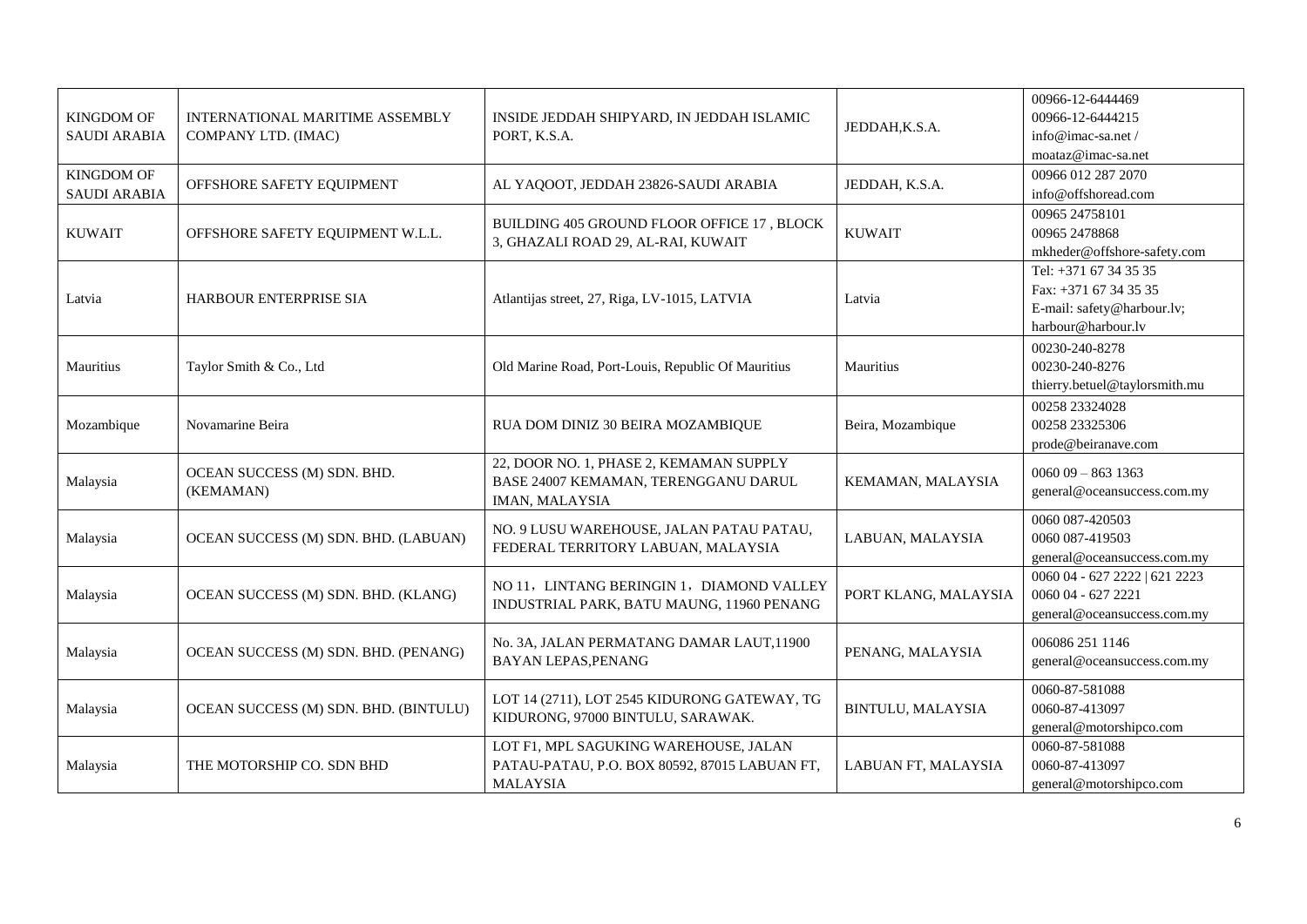| Malaysia      | KEISHA MARINE EAST MALAYSIA SDN.<br>BHD.   | UNIT 17 & 18, LUSU WAREHOUSE, JALAN<br>PATAU-PATAU, FEDERAL TERRITORY LABUAN,<br><b>MALAYSIA</b>                                                       | LABUAN, MALAYSIA           | 0060-87 422392<br>0060-87-422391<br>keishasb@keishamarine.com                                               |
|---------------|--------------------------------------------|--------------------------------------------------------------------------------------------------------------------------------------------------------|----------------------------|-------------------------------------------------------------------------------------------------------------|
| Malaysia      | KEISHA MARINE EAST MALAYSIA SDN.<br>BHD.   | NO. 21 & 23, JALAN SELATA SELATAN 7/KS05,<br>TAMAN PERINDUSTRIAN SOBENA, JAYA,<br>PANDAMARAN, 42000 PELABUHAN KLANG,<br>SELANGOR DARUL EHSAN, MALAYSIA | PORT KLANG, MALAYSIA       | 00603 3166 9717/9716<br>00603 3166 9727<br>keisha88@keishamarine.com                                        |
| Malaysia      | SHM SHIPCARE SDN. BHD.                     | NO. 11 & 15, JALAN REBENA, OFF JALAN<br>SERULING 59, TAMAN KLANG JAYA, 41200,<br>KLANG, SELANGOR, MALAYSIA                                             | <b>KLANG, MALAYSIA</b>     | 0060 333235253<br>malaysia@shmgroup.com                                                                     |
| <b>MEXICO</b> | TORMAG S.A. DE C.V.                        | CARRETERA PARAISO A BARRA DE TUPILCO S/N<br>RANCHERIA LAS FLORES PRIMERA SECCION,<br>PARAISO TABASCO MEXICO                                            | TABASCO, MEXICO            | 0052-933 3333325 / 5556 424416 /<br>5556 420661<br>0052-933 3333531 / 5556 424509<br>rtlquimico@hotmail.com |
| Morocco       | NEPSMAR-SUD                                | PARCELLE NO 14, ZONE CHANTIER NAVAL,<br>NOUVEAU PORT, AGADIR, MOROCCO                                                                                  | Casablanca, Morocco        | 00212 (0) 528 826077<br>00212 (0) 528 826181<br>nepsmar@nepsmar.com                                         |
| Namibia       | MARINE EQUIPMENT CC                        | NO.5 KELSO PARK, 12TH STREET INDUSTRIAL<br>AREA, WALVIS BAY, NAMIBIA                                                                                   | <b>WALVIS BAY, NAMIBIA</b> | 00264 64 220448<br>00264 64 221408<br>info@marine-equipment.org                                             |
| Netherlands   | Jacobs Lifesaving Bv                       | CHRISTIAAN HUIJGENSTRAAT 18 3291 CN STRIJEN,<br>THE NETHERLANDS                                                                                        | Netherlands                | 0031 78 6849070<br>0031 78 6849545<br>info@jacobslifesaving.com                                             |
| New Zealand   | KIWI YACHTING CONSULTANTS                  | 15 WESTMORELAND ST. W, GREY LYNN 1012,<br><b>NEW ZEALAND</b>                                                                                           | New Zealand                | 0064 9 03099 111<br>0064 9 3099 211<br>greg@safetyatsea.co.nz/<br>Isabel@kiwiyachting.co.nz                 |
| Nigeria       | Ocean Life Safety Services Ltd             | 48, Farm Road, Mgbouba New Layout, Port Harcourt,<br>Rivers State, Nigeria                                                                             | Nigeria                    | 080-64931241/084-785543<br>oceanlifesafety@yahoo.com                                                        |
| Nigeria       | Seasystems Marine Integrated Services Ltd. | Harbour Road, Medical Centre Complex, Onne, Rivers<br>State, Nigeria                                                                                   | Nigeria                    | T:00234 84 772501,748275<br>F:+1 801 804 1954<br>seasystemsmarine@yahoo.com                                 |
| Nigeria       | Solas Marine Ltd.                          | 1, Sanyaolu Street, Oregun Lkeja, Lagos, Nigeria                                                                                                       | Lagos, Nigeria             | 00234-01-8115436<br>00234-01-8751443<br>temisolas5@yahoo.com/<br>temisolas@hotmail.com                      |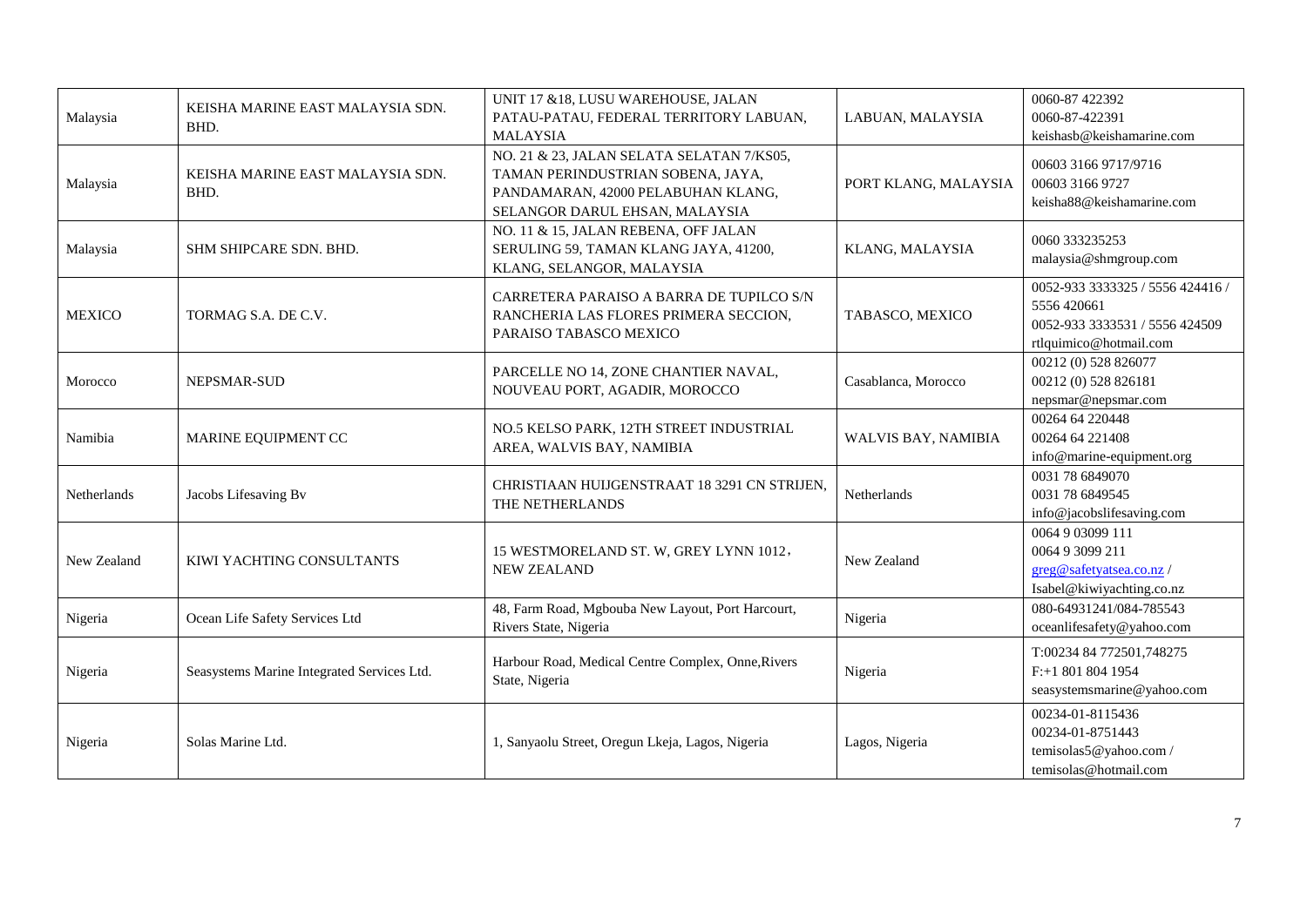| Pakistan                          | Mamun Ali Bumasuk (Pvt) Limited                    | Mab House, 24-C, South Park Avenue, Phase Ii Ext.,<br>D.H.A.Karachi-75500, Pakistan                 | Pakistan                                 | 0092 21 3589 5295 (4 lines)<br>0092 21 3588 7166<br>shoaib.rehman@mabgrp.com/<br>mab@mabgroup.com.pk/<br>liferafts@mabgroup.com.pk |
|-----------------------------------|----------------------------------------------------|-----------------------------------------------------------------------------------------------------|------------------------------------------|------------------------------------------------------------------------------------------------------------------------------------|
| <b>PHILIPPINES</b>                | OCEANPRO MARINE SERVICES, INC.                     | K.M 7 DIVERSION ROAD, BUHANGIN 8000 DAVAO<br>CITY, PHILIPPINES                                      | <b>PHILIPPINES</b>                       | 0063-82-2253501<br>0063-82-3008890<br>oceanpro@pldtdsl.net                                                                         |
| Panama                            | OCEANCO SAFETY & SUPPLY (PANAMAX)<br>S.A.          | 4TH STREET, 1ST AVENUE BLDG. 61B, FRANCE<br>FIELD, COLON FREE ZONE, COLON, REP. OF<br><b>PANAMA</b> | Panama                                   | 00507 430-5233<br>00507 430-0564<br>info@panamaxmarine.com                                                                         |
| Philippines                       | OCEANPRO MARINE SERVICES, INC.                     | K.M 7 DIVERSION ROAD, BUHANGIN 8000 DAVAO<br>CITY, PHILIPPINES                                      | Philippines                              | 0063-82-234-1166<br>oceanpro@pldtdsl.net                                                                                           |
| Portugal                          | Repforn Iii Naftilos Safety, Lda                   | Z.I.L.Ii - Lote 1130, 7520-309 Sines-Portugal                                                       | Portugal                                 | 00351-269-878370<br>00351-269-878388<br>pandrade@repforn.pt/<br>inspection@repforn.pt /<br>liferaft@repforn.pt                     |
| <b>POLAND</b>                     | Sea Light SP. Z.O.O.                               | UL. SUCHA 22 PL 80-531 GDANSK, POLAND                                                               | Poland                                   | 0048-58-3431656<br>0048-58-3431658<br>sealight@sealight.pl                                                                         |
| <b>PAPUA NEW</b><br><b>GUINEA</b> | MARINE & AERO SPACE SURVIVAL<br><b>SYSTEMS LTD</b> | 1 MANGO AVENUE OLD RABAUL TOWN, EAST<br>NEW BRITAIN PROVINCE, PUPUA NEW GUINEA                      | RABAUL, PUPUA NEW<br><b>GUINEA</b>       | 00675 982 2600<br>00675 982 3104<br>rory@mass.com.pg                                                                               |
| PAPUA NEW<br><b>GUINEA</b>        | MARINE AERO SURVIVAL SYSTEMS PNG<br>LTD.           | SHED 2 PNG DOCKYARD MOTUKEA ISLAND PORT<br>MORESBY PAPUA NEW GUINEA                                 | PORT MORESBY, PAPUA<br><b>NEW GUINEA</b> | 00675 982 2600<br>00675 982 3104<br>rory@mass.com.pg                                                                               |
| Qatar                             | LOUIS MARINE EQUIPMENT SALE                        | GATE#229, STREET #38, NEW INDUSTRIAL AREA,<br>DOHA, QATAR                                           | Qatar                                    | 00974-44603388<br>00974-44602616<br>louis_marine@hotmail.com                                                                       |
| Russia                            | Odissey-Ship-Service                               | 133 Kalinina Str. Vladivostok Russia                                                                | Russia                                   | 007-4232-275229<br>007-4232-522508<br>viktor-av@inbox.ru                                                                           |
| Russia                            | KAMCHAT FLEET SERVICE CO., LTD.                    | OZERNOVSKAYA KOSA, 11, BOX 250<br>PETROPAVLOVSK KAMCHATSKIY, RUSSIA<br>FEDERATION, 683000           | PETROPAVLOVSK<br><b>KAMCHATSKIY</b>      | 007 4152 412070<br>007 4152 413007<br>kamfs@kamfs.ru                                                                               |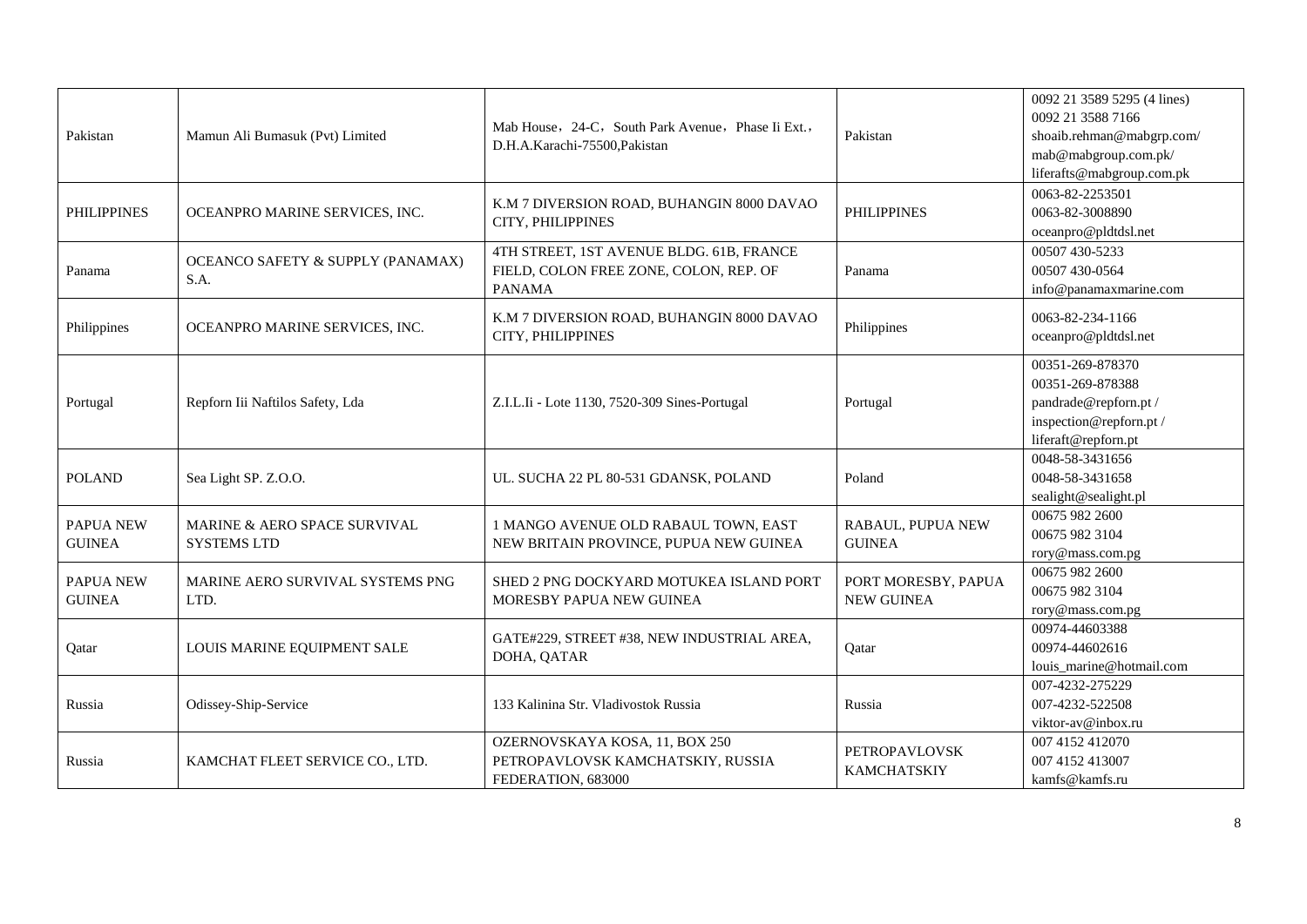| Russia    | TOP MARINE LLC                                | Russia, 198095, St. Petersburg, Marshala Govorova Str., 35,<br>building 4.                               | SAINT-PETERSBURG,<br><b>RUSSIA</b> | 007 (812)3844920<br>007 (812) 3844921<br>F: 007 (812)3274173<br>mail@topmarine.ru          |
|-----------|-----------------------------------------------|----------------------------------------------------------------------------------------------------------|------------------------------------|--------------------------------------------------------------------------------------------|
| Russia    | TOP MARINE-SOUTH LTD                          | 36/13, BAUMANA STR., OFFICE 1,<br>ROSTOV-ON-DON, RUSSIA 344002                                           | ROSTOV-ON-DON,<br><b>RUSSIA</b>    | 007 (863) 2486697<br>007 (863) 5042753<br>F: 007 (863)5042753<br>rostov@topmarine-south.ru |
| Russia    | <b>OOO MORSERVIS</b>                          | BEREGOVAYA, 74A, NEVELSK, SAKHALINSKAYA,<br><b>RUSSIA 694740</b>                                         | SAKHALINSKAYA,<br><b>RUSSIA</b>    | 007-42436-62652<br>007-42436-62652<br>morservicesakhalin@yahoo.com/<br>justas57@mail.ru    |
| Russia    | MURMANSK MARINE ENGINEERING<br><b>SERVICE</b> | 2, TRALOVAYA STR., MURMANSK, RUSSIA 183001                                                               | MURMANSK, RUSSIA                   | 007-8152-690534<br>007-8152-690534<br>murmanmis@mail.ru/<br>murmanmis@gmail.com            |
| Russia    | SHIP'S SERVICE CENTER LTD.                    | 120, SUKHUMSKOE SHOSSE, NOVOROSSIYSK,<br>KRASNODAR REGION, RUSSIAN FEDERATION,<br>353902 P.O. BOX NO. 24 | NOVOROSSIYSK, RUSSIA               | 007-8617-607031<br>007-8617-760948/760947<br>sszs@nvrsk.ru                                 |
| Russia    | VLAD-SHIPCHANDLER CO., LTD.                   | 91, KRIGINA ST. VLADIVOSTOK, RUSSIA, 690065                                                              | VLADIVOSTOK, RUSSIA                | 007-423-2515252, 2517979<br>007-423-2610103, 2610104<br>vladshipvladimir@yandex.ru         |
| Russia    | SEA AGENCY NAVIGATOR CO., LTD.                | ADMINISTRATIVNY GORODOK, NAKHODKA,<br>PRIMORSKY KRAY 692900, RUSSIA                                      | NAKHODKA, RUSSIA                   | 007-4236-694589<br>007-4236-694589<br>konstantmarin@yandex.ru                              |
| Russia    | TECHSERVICE NAKHODKA LTD.                     | NABEREZHNAYA STR., 1, 692919, NAKHODKA,<br><b>RUSSIA</b>                                                 | NAKHODKA, RUSSIA                   | 007 812 2511861<br>007 812 3275556<br>ts@sp.ru                                             |
| Russia    | <b>《BOSUN》 PCC LTD</b>                        | 12V PL. NEFTEBAZOVSKAYA, ASTRAKHAN,<br><b>RUSSIA 414015</b>                                              | ASTRAKHAN, RUSSIA                  | 007 8512 520515<br>007 8512 520585<br>info@bosun-rus.ru                                    |
| Russia    | VLAD MARIN CO. LTD.                           | 10A DUBOVAYA STREET, VLADIVOSTOK CITY,<br>RUSSIA-690012                                                  | VLADIVOSTOK, RUSSIA                | 007 423 2645610, 2646324<br>007 423 2645610, 2646324<br>marinevl@mail.ru                   |
| Slovenjia | Remop D.O.O.                                  | DOLINSKA CESTA 23A, 6000 KOPER SLOVENIJA                                                                 | Slovenjia                          | 00386 5 6250180<br>00386 5 6257424<br>info@remop.si                                        |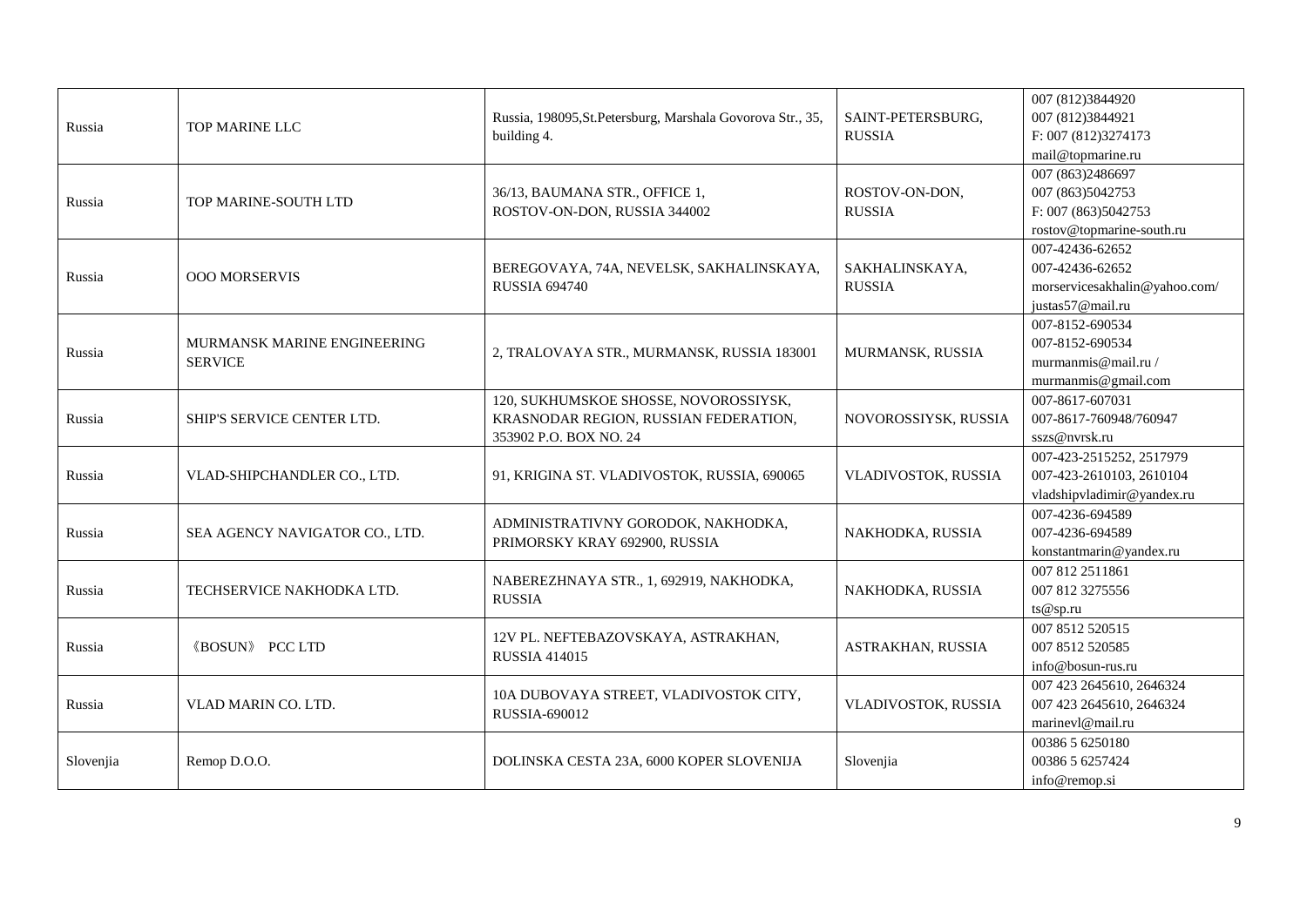| Singapore    | CSM LIFESAVING PTE. LTD.                                   | 31A BENOI ROAD, SINGAPORE 627779                                                           | Singapore                         | 0065 811 37868<br>csm@csm-lifesaving.com                                                                 |
|--------------|------------------------------------------------------------|--------------------------------------------------------------------------------------------|-----------------------------------|----------------------------------------------------------------------------------------------------------|
| South Africa | <b>BOSSS LIFEBOATS &amp; LIFESAVING</b><br><b>SERVICES</b> | 10 KOBE ROAD, BAYHEAD, DURBAN, 4052, SOUTH<br><b>AFRICA</b>                                | DURBAN, SOUTH AFRICA              | 0027 31 2055565<br>0027 31 2055569<br>life@bosss.co.za                                                   |
| South Africa | <b>BOSSS LIFEBOATS &amp; LIFESAVING</b><br><b>SERVICES</b> | 32B SHROPSHIRE STREET, PAARDEN EILAND,<br>CAPE TOWN, 7405, SOUTH AFRICA                    | CAPE TOWN, SOUTH<br><b>AFRICA</b> | 0027 21 5116419<br>0027 31 5116420<br>cpt@bosss.co.za                                                    |
| South Africa | NOVAMARINE SOUTH AFRICA CAPE TWON                          | 5 VERBENA STREET, PAARDEN EILAND, CAPE<br>TOWN 7405 SOUTH AFRICA                           | <b>CAPE TOWN</b>                  | 0027-21-506 4200<br>0027-21-510 7581<br>Email:nmarine@pesanova.co.za                                     |
| South Africa | NOVAMARINE AFRICA DURBAN                                   | 48 HANNAH ROAD, CONGELLA, DURBAN, 4001,<br><b>SOUTH AFRICA</b>                             | <b>DURBAN</b>                     | 0027 31 205 6201<br>0027 31 205 2988<br>E-mail:neilh@novamarine.co.za/ala<br>ns@novamarine.co.za         |
| Spain        | Dextinsur S.L.                                             | Poligono Industrial 3 Caminos, Avda De La Mojarro 18,<br>11100, San Fernando, Cadiz, Spain | Spain                             | 34 956 88 2000<br>34 956 89 6772<br>dextinsur@dextinsur.com                                              |
| Spain        | PEKOTRIX, S.L.U.                                           | 35008, C/CUZCO 5, URB. EL. SEBADAL LAS PALMAS<br>DE GRAN GANARIA, ESPANA                   | GANARIA, ESPANA                   | 0034 928 470 431<br>pekotrix@gmail.com                                                                   |
| Spain        | VESSEL EQUIPMENT S.L.                                      | C/PUNTA LARGA, 6 35509 ARRECIF DE<br>LANZAROTE ISLAS, CANARIAS-ESPANA                      | CANARIAS, SPAIN                   | 0034 650 741 241<br>vessel.iberica@gmail.com                                                             |
| Saudi Arabia | OFFSHORE SAFETY EQUIPMENT                                  | AL YAQOOT, JEDDAH 23826-SAUDI ARABIA                                                       | JEDDAH.K.S.A.                     | 00966 012 287 2070<br>info@offshoread.com                                                                |
| Saudi Arabia | AL-NAJM AL-THAQIB CONTRACTING CO.                          | P.O. BOX 74, JUBAIL CITY LIGHT INDUSTRIAL<br>AREA, JUBAIL 31951, SAUDI ARABIA              | JUBAIL, SAUDI ARABIA              | 00966 13 361 7065/7004/7005<br>00966 13 361 7066<br>info@nteprojects.com /<br>operation1@nteprojects.com |
| Sri Lanka    | SHM SHIPCARE (PVT) LTD                                     | 50 KELANI GANGA MILLS ROAD MATTAKULIYA,<br>COLOMBO 15 SRI LANKA                            | COLOMBO, SRI LANKA                | 0094 0112524053<br>colombo@shmgroup.com                                                                  |
| Sri Lanka    | NCGB LANKA (PVT) LIMITED                                   | NO. 339A, NEGOMBO ROAD, PELIYAGODA, SRI<br><b>LANKA</b>                                    | Sri Lanka                         | 0094 11 2333246 /0094 11 2938101<br>0094 11 2333547<br>ncgb@ncgb.lk                                      |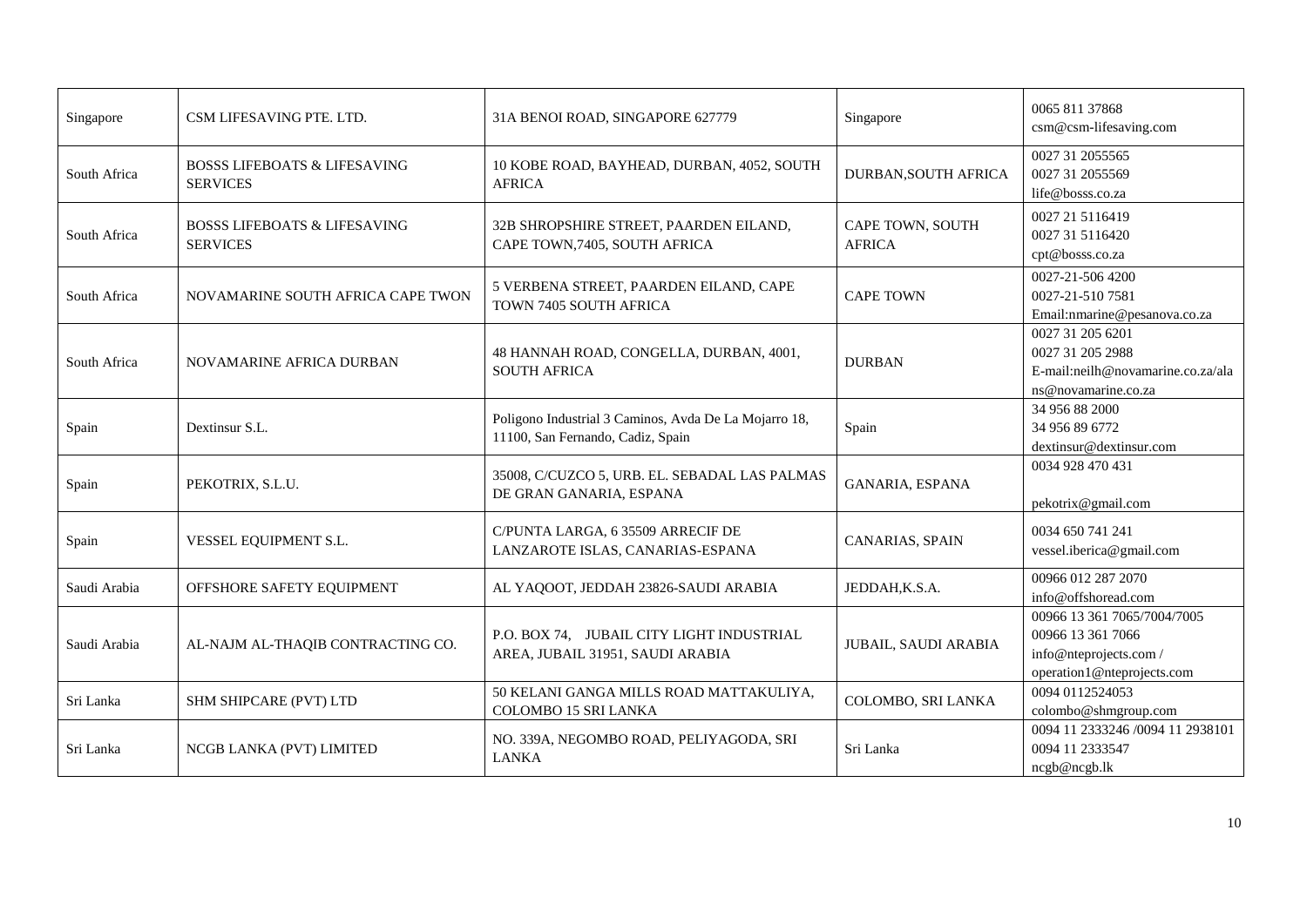| <b>SOLOMON</b><br><b>ISLANDS</b> | MARINE AEROSPACE SURVIVAL SYSTEMS<br><b>SOLOMON ISLAND</b>  | RANADI INDUSTRIAL SITE, HONIARA SOLOMON<br>ISLAND P.O. BOX C137                                             | <b>SOLOMON ISLANS</b> | 00677 30619<br>alex@massv.vu                                               |
|----------------------------------|-------------------------------------------------------------|-------------------------------------------------------------------------------------------------------------|-----------------------|----------------------------------------------------------------------------|
| Thailand                         | SIAM GLOBAL MARINE SAFETY CO., LTD.                         | 400/3-4 M005, SRINAKARIN RD. SAMRONG-NUE,<br>MUANG, SAMUTPRAKARN 10270 THAILAND.                            | Thailand              | 0066-2-7586861-2<br>0066-2-7586863<br>sgms@siamgms.com                     |
| Taiwan                           | Sun Shine Marine Industrial Co., Ltd.                       | No.2-1, Tongli Rd., Xiaogang Dist.,<br>Kaohsiung, 812 Taiwan, R.O.C.                                        | Kaohsiung             | 00886-7-8129038-9<br>00886-7-8129037<br>ssmarine@ms25.hinet.net            |
| Taiwan                           | Ye Chen Marine Engineering Co., Ltd                         | 2FL. NO.31 TUNG HSIN ROAD, TAIPAI, TAIWAN.                                                                  | Kee Lung              | 886 - 2 2764-5798<br>886 2 2766 4126<br>yechen.lin@msa.hinet.net           |
| Taiwan                           | Fine Oecan Marine Industrial Corp.                          | No.16, Lane 60, Chen-Hsing Road, Chien-Chen<br>District, Kaohsiung, Taiwan, R.O.C.                          | Kaohsiung             | 00886-7-8155967<br>00886-7-8156579<br>office@fineocean.com.tw              |
| Turkey                           | DELMAR DENIZDE GUVENLIK SIS. TAS.<br>SAN. VE TIC. LTD. STI. | AYDINLI MAH. BEYOGLU SAN. SITESI E2 BLOK<br>NO:30 TUZLA-ISTANBUL/TURKEY                                     | Turkey                | 0090 216 4944690<br>service@arcmarine.net                                  |
| U.A.E.                           | <b>Off Shore Electronics</b>                                | NO.336, Maliha Street, Indusrial Area No.6,<br>Sharjah, United Arab Emirates                                | Dubai                 | 971-6-5341741/5342221<br>971-6-5341860<br>E-mail: offelsaf@emirates.net.ae |
| U.A.E                            | Off Shore Safety Equipment LLC                              | P.O. Box: 782, Sharjah, U.A.E.                                                                              | Sharjah, U.A.E.       | 00971 6 5439026<br>00971 6 5439028<br>offsafeq@emirates.net.ae             |
| U.A.E.                           | Solas Marine Services Co., LLC                              | P.O. BOX 25445, JADAF, OFFICE NO.30 DUBAI,<br>U.A.E.                                                        | Dubai, U.A.E.         | 009714-3242001<br>009714-3291804<br>liferaft@solasmarine.com               |
| U.A.E.                           | ANCHOR MARINE EQUIPMENT CO LLC                              | PB NO 4474, INDUSTRIAL AREA NO. 1, KING<br>FAISAL STREET, SHARJAH U.A.E.                                    | SHARJAH, U.A.E.       | 00971 65332443<br>00971 65336023<br>amec@anchormarine.ae                   |
| U.A.E.                           | TECHNO FIBRE MIDDLE EAST MARINE<br><b>SERVICES FZE</b>      | PO BOX 122090, WAREHOUSE #Q4-071, SHARJAH<br>AIRPORT FREEZONE (SAIF ZONE), SHARJAH,<br>UNITED ARAB EMIRATES | SHARJAH, U.A.E.       | 00971 6 5579225<br>00971 6 5579234<br>lifeboat@technofibredubai.com        |
| U.A.E.                           | PIONEER MARINE EQUIPMENT MAINT.<br>L.L.C                    | WH NO. 92, B BLOCK, SHED NO. 2, OFFICE NO:M-01,<br>P.O. BOX 5275 INDUSTRIAL AREA 13, SHARJAH,<br>U.A.E.     | SHARJAH, U.A.E.       | 009716 5257347<br>info@pioneermarineservice.com                            |
| U.A.E.                           | DIGITAL MARINE SYSTEMS / MASTER                             | OFFICE 14-16, SOLANKI BUILDING, AJMAN, U.A.E.                                                               | AJMAN, U.A.E.         | 009767411426                                                               |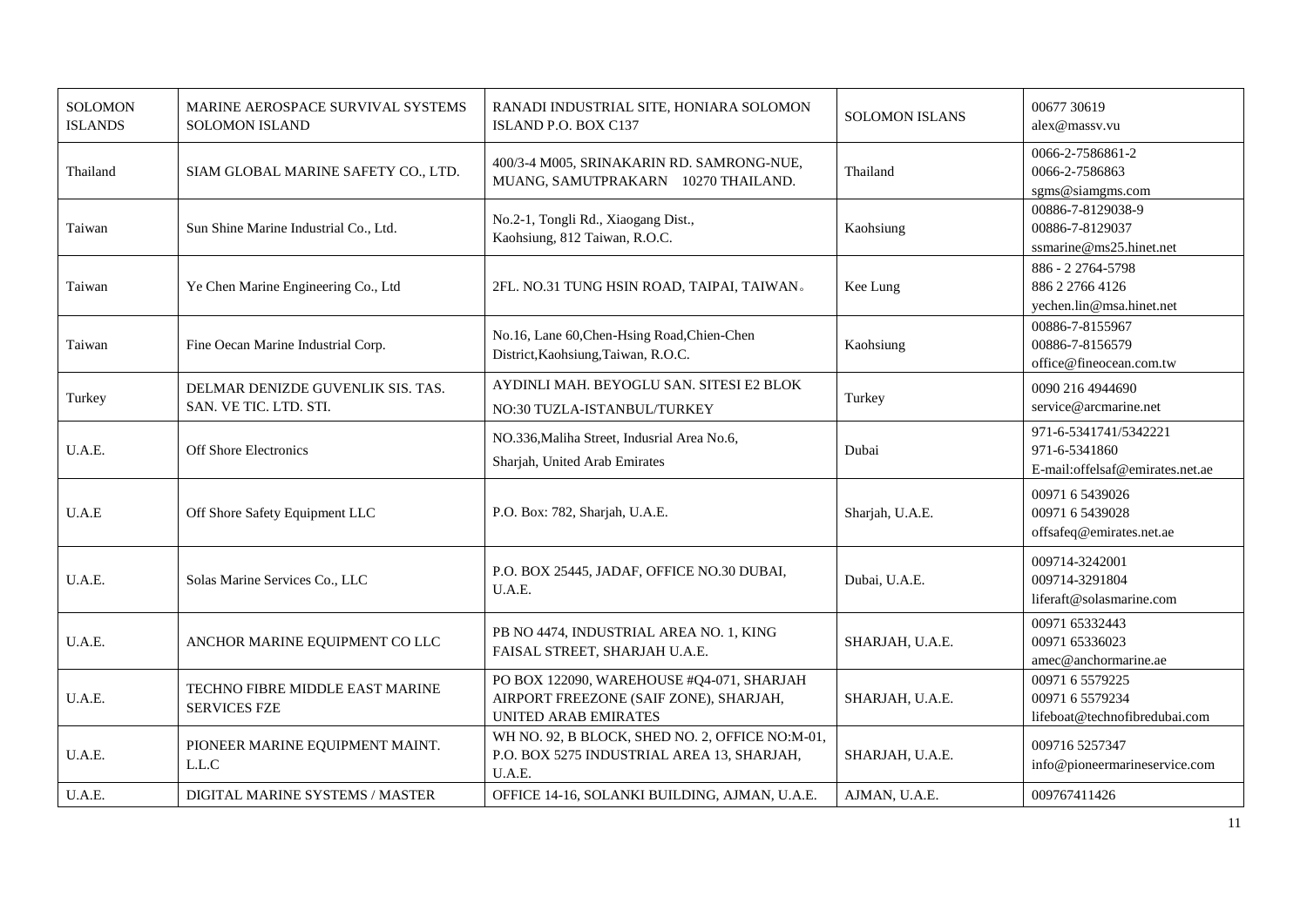|                | <b>SYSTEMS</b>                     |                                                            |                                 | 0097167411427                 |
|----------------|------------------------------------|------------------------------------------------------------|---------------------------------|-------------------------------|
|                |                                    |                                                            |                                 | info@digitalmarinesystems.com |
| U.A.E          | ELITE SAFETY & MARINE SUPPLIES LLC | UNIT 19-7TH STREET MUSSAFAH M20 ABU DHABI                  | ABU DHABI, U.A.E                | 00971 2 554 4315              |
|                |                                    | 92839 U.A.E.                                               |                                 | info@esmarsuppplies.com       |
|                |                                    | WARE HOUSE NO. 130B, DUBAI MARITIMECITY,                   |                                 | 0097143638100                 |
| U.A.E          | VOYAGE MARINE AUTOMATION           | DUBAI, U.A.E.                                              | DUBAI, U.A.E.                   | 00971 4 363 9501              |
|                |                                    |                                                            |                                 | voyage@voyagemarine.ae        |
|                |                                    | 15 POBEDA STR. LLYICHEVSK 68001 UKRAINE                    |                                 | T:0038 0482 304225            |
| Ukraine        | ELECTRIC ENGINEERING LTD.          | P.O. BOX 583                                               | LLIYICHEVSK, UKRAINE            | F:0038 0482 304730            |
|                |                                    |                                                            |                                 | Email: eleng@eleng.biz        |
|                |                                    |                                                            |                                 | 00598-2-9244938               |
| Uruguay        | Uruguyan Marine Safety Ltd         | Arturo Lezama 2226 11-800 Montevideo                       | Uruguay                         | 00598-2-9246025               |
|                |                                    |                                                            |                                 | weserve@ums.com.uy            |
|                | VANE BROTHERS MARINE SAFETY &      | 2100 FRANKFURST AVENUE BALTIMORE, MD                       |                                 | 001-410-631-7773              |
| U.S.A.         | SERVICES, INC                      | 21226-1026 USA                                             | BALTIMORE, U.S.A.               | 001-410-631-5118              |
|                |                                    |                                                            |                                 | sales@vanebrothers.com        |
|                |                                    |                                                            |                                 | 001-757-858-2501              |
| U.S.A.         | VANE BROTHERS MARINE SAFETY &      | 4565 PROGRESS ROAD, SUITE 2B, NORFOLK, VA<br>23502, U.S.A. | NORFOLK, U.S.A.                 | 001-410-631-5176              |
|                | SERVICES, INC                      |                                                            |                                 | sales @ vanebrothers.com      |
|                |                                    |                                                            |                                 |                               |
|                |                                    |                                                            |                                 | 001 504 472 6334              |
| U.S.A.         | <b>EVERSAILING MARINE SAFETY</b>   | 2325 BAINBRIDGE AVE, KENNER, LA, 70062 U.S.A               | <b>NEW</b><br>ORLEANS, LOUISANA | 001 504 472 6336              |
|                | TECHNOLOGY (USA) LLC               |                                                            |                                 | la@eversailing.com/           |
|                |                                    |                                                            |                                 | nola@eversailing-usa.com      |
|                |                                    |                                                            |                                 | 001 503 243 2258              |
| U.S.A.         | PACIFIC MARINE DISTRIBUTORS, INC.  | 12360 NE MARX ST., PORTLAND, OREGON 97230                  | PORTLAND, U.S.A.                | 001 503 224 4958              |
|                |                                    |                                                            |                                 | mark@pacificmarinedist.com    |
|                |                                    |                                                            |                                 | 001 713 6441313               |
| U.S.A.         | ALPHAMAR GROUP INC.                | 5814 HEFERNAN HOUSTON, TX 77087 U.S.A.                     | HOUSTON, U.S.A.                 | 001 713 6441216               |
|                |                                    |                                                            |                                 | safety@alphamar.us            |
| U.K.           | BLUE ANCHOR FIRE & SAFETY LTD.     | HOPETOWN BOYNDIE BANFF ABERDEENSHIRE                       | Scotland, U.K.                  | 0044 1346 511050              |
|                |                                    | SCOTLAND AB45 2LR, U.K.                                    |                                 | scott@blueanchor-fs.co.uk     |
|                |                                    | DEANLAND BUSINESS PARK GOLDEN CROSS EAST                   | U.K. (Only for SEAGO brand      | 0044 (0) 1825 873 567         |
| U.K.           | <b>SEAGO YACHTING LTD</b>          | SUSSEX, BN27 3RP, U.K.                                     | liferafts)                      | 0044 (0) 1825 873 440         |
|                |                                    |                                                            |                                 | chris@seagoyachting.co.uk     |
|                |                                    | 316 DA NANG, VAN MY WARD, NGO QUYEN                        |                                 | 0084-225 3827469              |
| <b>VIETNAM</b> | KHANH HOANG HAI PHONG CO., LTD.    | DISTRICT, HAI PHONG CITY, VIET NAM                         | HAI PHONG, VIET NAM             | khanhhoanghaiphong@gmail.com/ |
|                |                                    |                                                            |                                 | pmt@pmtco.vn                  |